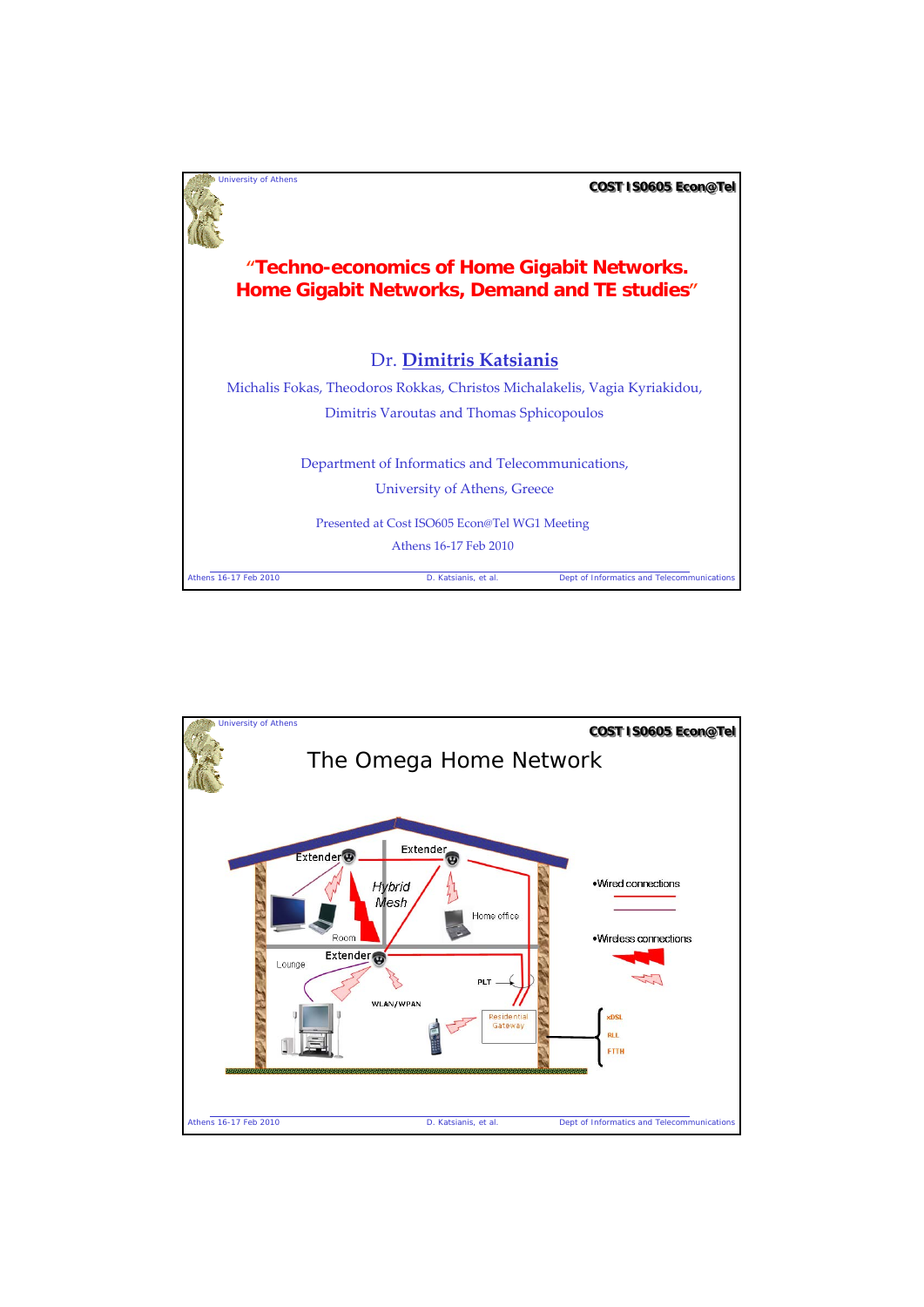

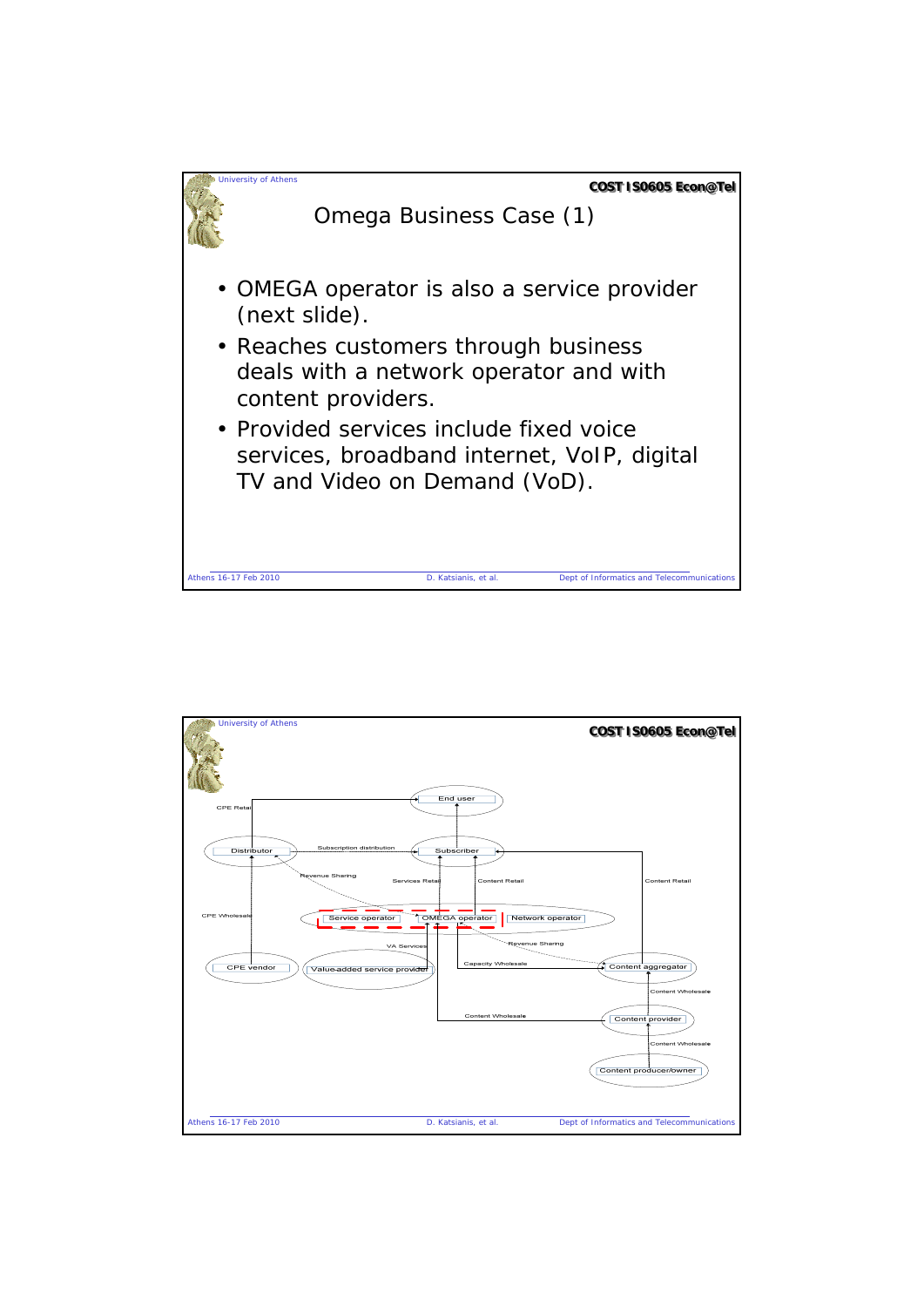

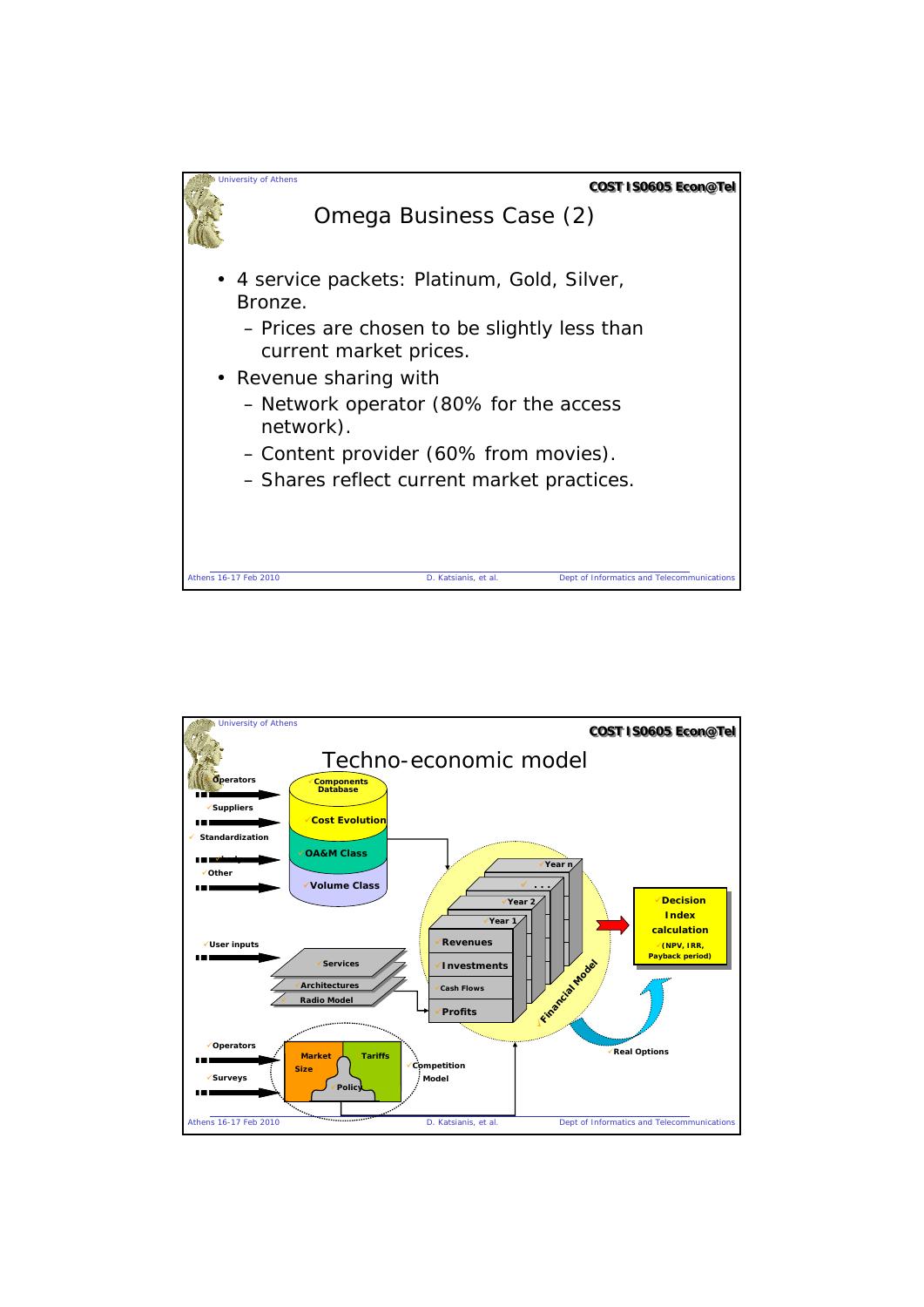

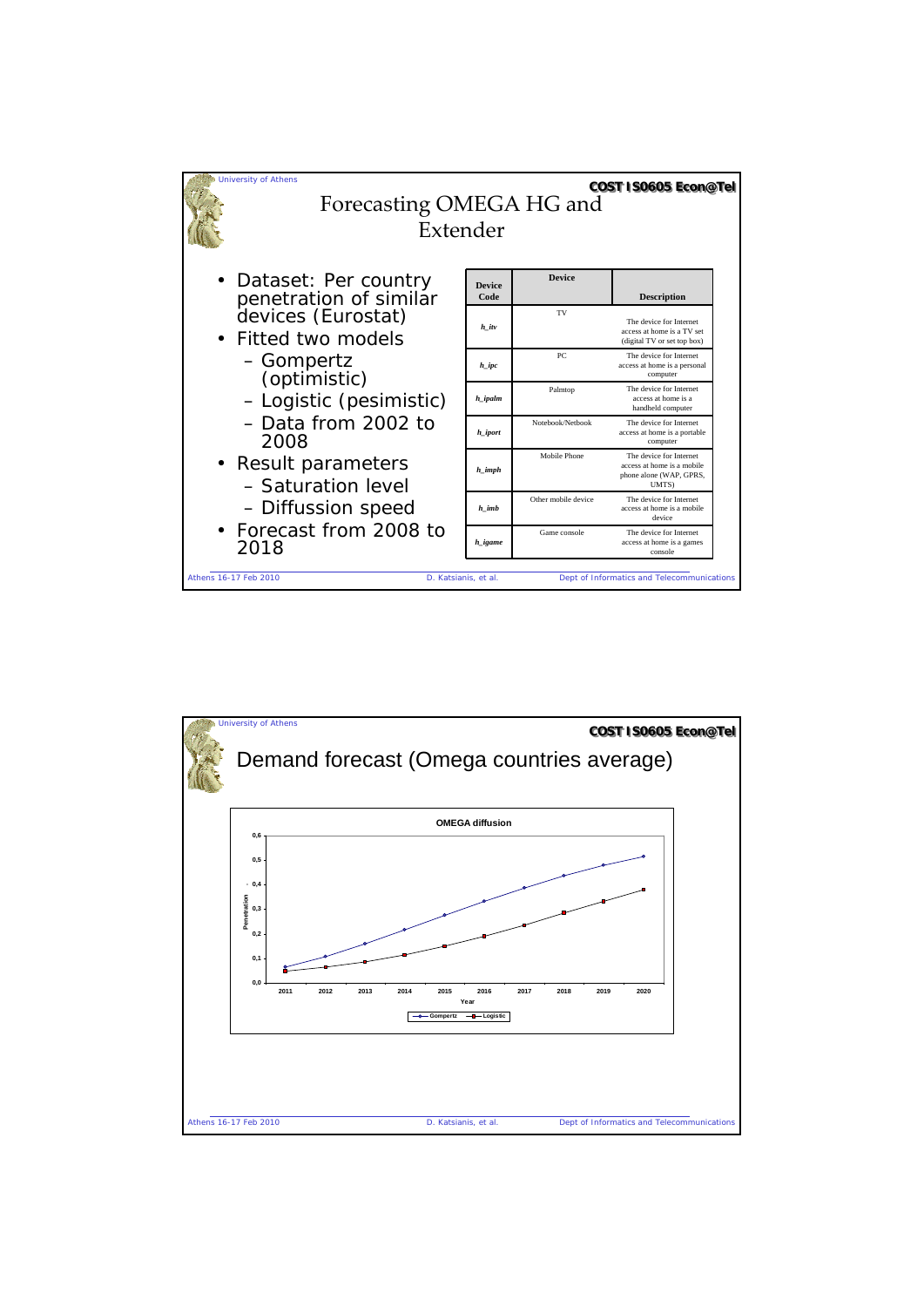

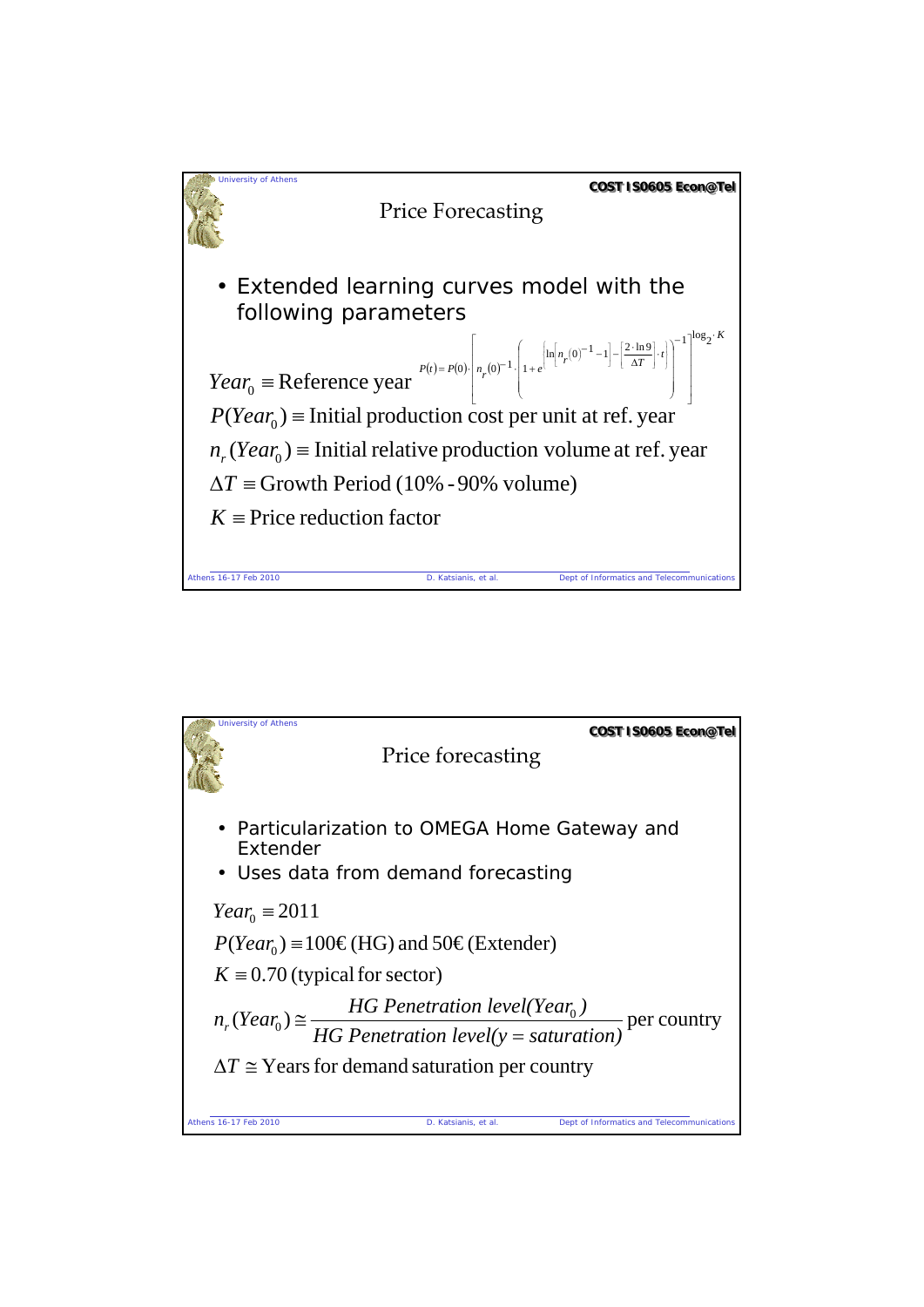

|                         | <b>University of Athens</b> |                             |         |     | COST IS0605 Econ@Tel                       |  |  |  |  |
|-------------------------|-----------------------------|-----------------------------|---------|-----|--------------------------------------------|--|--|--|--|
|                         |                             | Study Data - Assumptions(1) |         |     |                                            |  |  |  |  |
|                         | • Study period              |                             |         |     |                                            |  |  |  |  |
|                         |                             | Parameter                   | Value   |     |                                            |  |  |  |  |
|                         |                             | Duration                    | 8 years |     |                                            |  |  |  |  |
|                         |                             | Start Year                  | 2011    |     |                                            |  |  |  |  |
|                         |                             | End Year                    | 2018    |     |                                            |  |  |  |  |
| • Financial assumptions |                             |                             |         |     |                                            |  |  |  |  |
|                         |                             | Parameter<br>Value          |         |     |                                            |  |  |  |  |
|                         |                             | <b>Discount Factor</b>      |         | 10% |                                            |  |  |  |  |
|                         |                             | <b>Income Taxes</b>         |         | 30% |                                            |  |  |  |  |
|                         |                             |                             |         |     |                                            |  |  |  |  |
|                         | Athens 16-17 Feb 2010       | D. Katsianis, et al.        |         |     | Dept of Informatics and Telecommunications |  |  |  |  |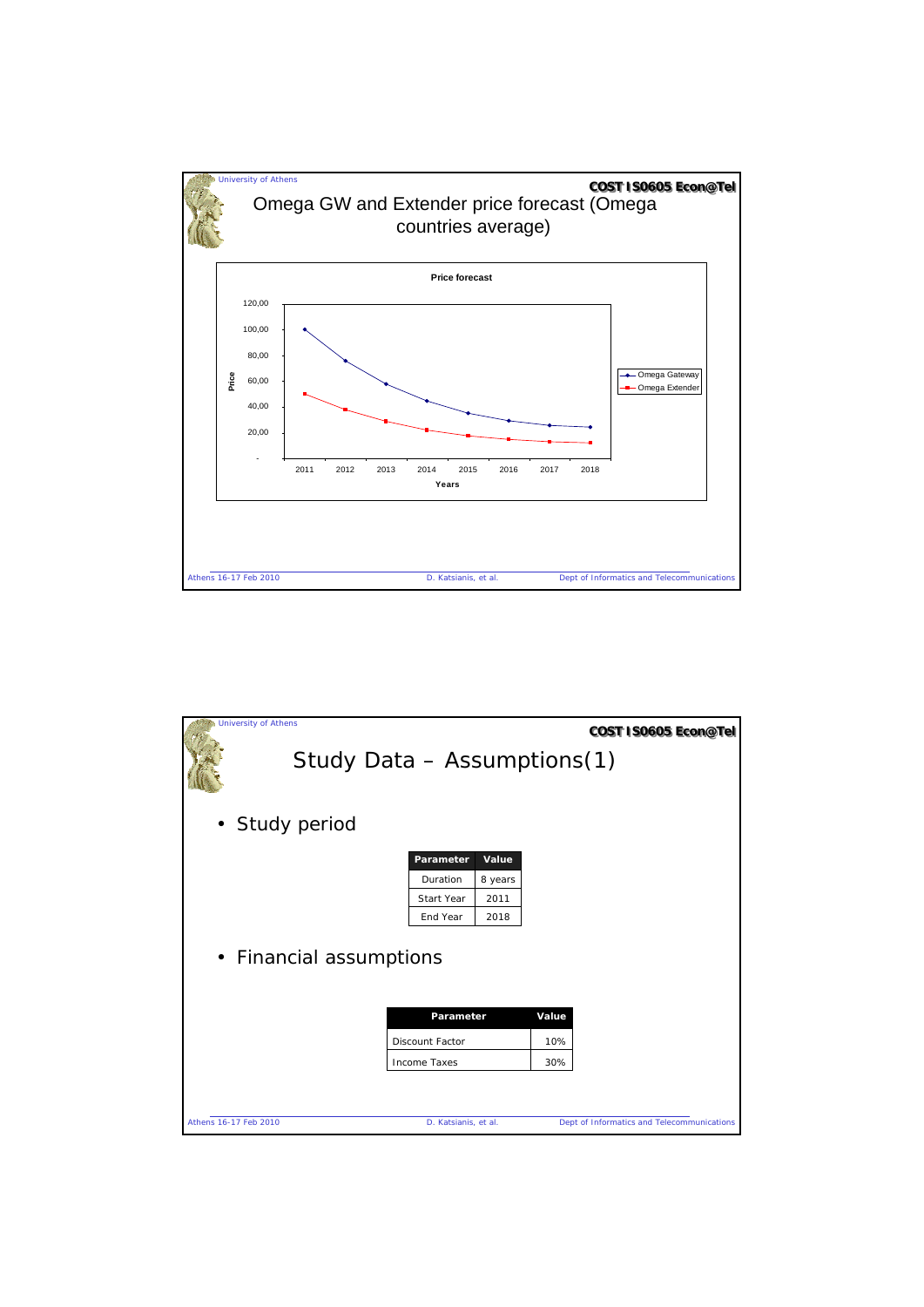| <b>University of Athens</b>          |                                    | Study Data - Assumptions(2)        |                                      |                                      | COST IS0605 Econ@Tel                        |  |  |  |
|--------------------------------------|------------------------------------|------------------------------------|--------------------------------------|--------------------------------------|---------------------------------------------|--|--|--|
| Geographical data (source: Eurostat) |                                    |                                    |                                      |                                      |                                             |  |  |  |
| Country                              | <b>Total Population in</b><br>2011 | Number of<br>households in<br>2011 | <b>OMEGA</b><br>diffusion in<br>2011 | <b>OMEGA</b><br>diffusion in<br>2018 | Average number of<br>rooms per<br>household |  |  |  |
| Austria                              | 8.404.899                          | 3.536.000                          | 10.21%                               | 46.92%                               | 2.945                                       |  |  |  |
| France                               | 62.582.650                         | 26.734.000                         | 6.63%                                | 41.07%                               | 3.015                                       |  |  |  |
| 82.144.902<br>Germany                |                                    | 39.291.000<br>9.53%                | 39.78%                               | 2.897                                |                                             |  |  |  |
| Greece                               | 11.306.765                         | 4.221.000                          | 2.07%                                | 25.26%                               | 3.148                                       |  |  |  |
| Italy                                | 60.017.346                         | 23.902.000                         | 5.99%                                | 40.14%                               | 3.106                                       |  |  |  |
| Slovenia                             | 2.034.220                          | 745.000                            | 6.47%                                | 35.01%                               | 3.156                                       |  |  |  |
| Spain                                | 46.673.372                         | 16.226                             | 2.22%                                | 21.01%                               | 3.162                                       |  |  |  |
| <b>UK</b>                            | 61.983.950                         | 26.649.000                         | 6.08%                                | 41.19%                               | 3.028                                       |  |  |  |
| Average                              | 41.893.513                         | 15.636.778                         | 6,52%                                | 43.54%                               | 3.057                                       |  |  |  |
|                                      |                                    |                                    |                                      |                                      |                                             |  |  |  |
| Athens 16-17 Feb 2010                |                                    | D. Katsianis, et al.               |                                      |                                      | Dept of Informatics and Telecommunications  |  |  |  |

|                                                                                                     | <b>University of Athens</b> |                                                   |           | COST IS0605 Econ@Tel                       |  |  |  |  |  |
|-----------------------------------------------------------------------------------------------------|-----------------------------|---------------------------------------------------|-----------|--------------------------------------------|--|--|--|--|--|
|                                                                                                     | Study Data - Assumptions(3) |                                                   |           |                                            |  |  |  |  |  |
|                                                                                                     | Demand data.                |                                                   |           |                                            |  |  |  |  |  |
| OMEGA operator is assumed to possess a market share of<br>$\bullet$<br>33% of the estimated demand. |                             |                                                   |           |                                            |  |  |  |  |  |
|                                                                                                     |                             |                                                   |           |                                            |  |  |  |  |  |
|                                                                                                     | Value<br>Parameter          |                                                   |           |                                            |  |  |  |  |  |
|                                                                                                     |                             | Initial OMEGA demand in 2011<br>6,52%             |           |                                            |  |  |  |  |  |
|                                                                                                     |                             | Initial market share in 2011 (Omega op.)<br>2,15% |           |                                            |  |  |  |  |  |
|                                                                                                     |                             | Number of OMEGA Gateways in 2011<br>337.718       |           |                                            |  |  |  |  |  |
|                                                                                                     |                             | Number of OMFGA Extenders in 2011                 | 1.032.447 |                                            |  |  |  |  |  |
|                                                                                                     |                             | OMEGA demand in 2018                              | 43,54%    |                                            |  |  |  |  |  |
|                                                                                                     |                             | Market share in 2018                              | 14,37%    |                                            |  |  |  |  |  |
|                                                                                                     |                             | Number of OMEGA Gateways in 2018                  | 2.319.724 |                                            |  |  |  |  |  |
|                                                                                                     |                             | Number of OMEGA Extenders in 2018                 | 7.091.685 |                                            |  |  |  |  |  |
|                                                                                                     |                             |                                                   |           |                                            |  |  |  |  |  |
|                                                                                                     |                             |                                                   |           |                                            |  |  |  |  |  |
|                                                                                                     |                             |                                                   |           |                                            |  |  |  |  |  |
|                                                                                                     |                             |                                                   |           |                                            |  |  |  |  |  |
| Athens 16-17 Feb 2010                                                                               |                             | D. Katsianis, et al.                              |           | Dept of Informatics and Telecommunications |  |  |  |  |  |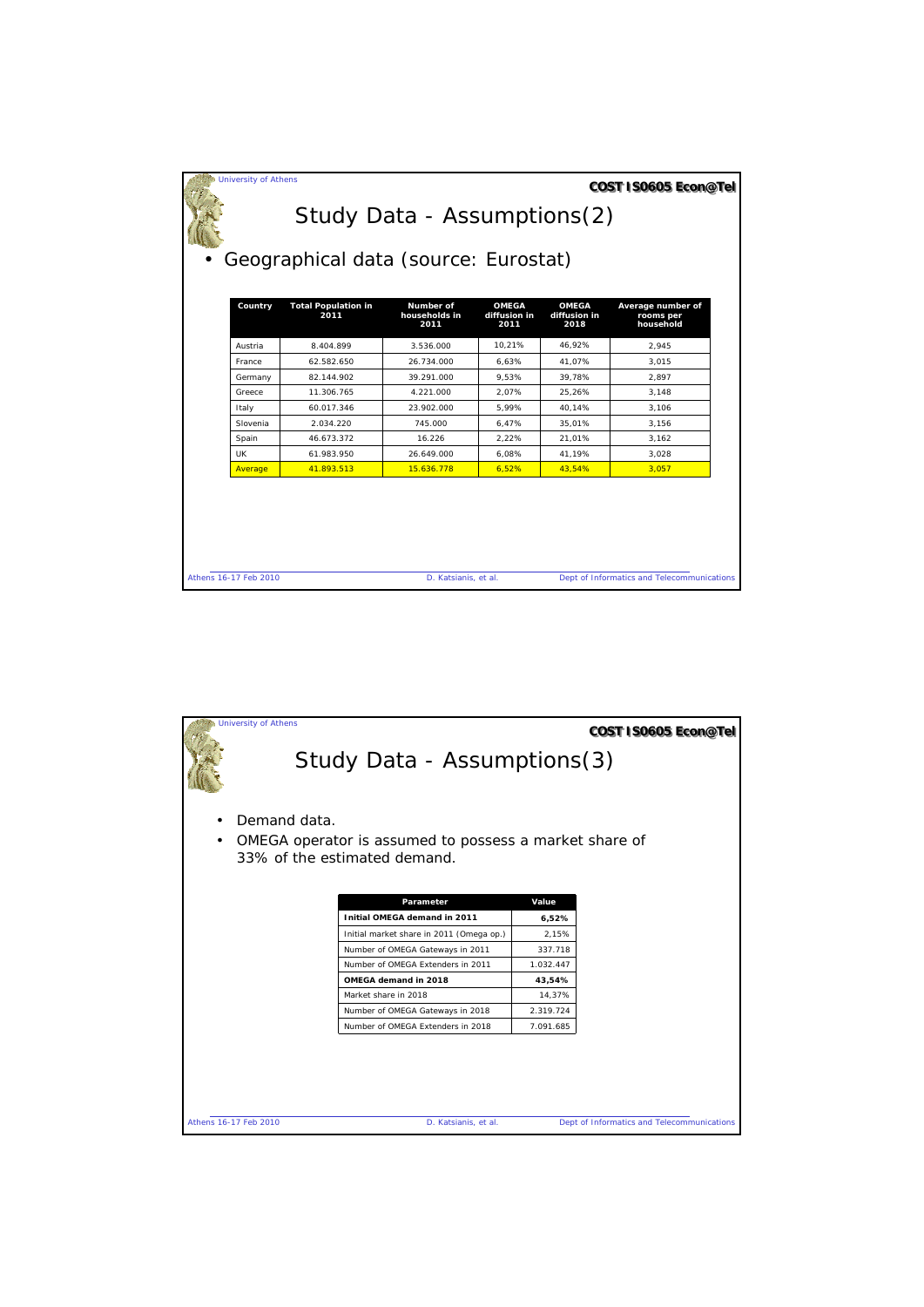| <b>University of Athens</b><br>COST IS0605 Econ@Tel<br>Study Data - Assumptions(4) |      |                   |                     |                      |                     |           |                 |                                                                                                              |
|------------------------------------------------------------------------------------|------|-------------------|---------------------|----------------------|---------------------|-----------|-----------------|--------------------------------------------------------------------------------------------------------------|
| • OMEGA service packets                                                            |      |                   |                     |                      |                     |           |                 |                                                                                                              |
|                                                                                    |      | Services included |                     |                      |                     |           |                 |                                                                                                              |
|                                                                                    | VoIP | Videophony        | Broadband<br>access | Digital<br>TV        | Digital<br>channels | <b>TV</b> | Video<br>Demand | Additional<br>services<br><sub>on</sub><br>price                                                             |
| OMEGA Bronze                                                                       | X    |                   | X                   |                      |                     |           | X               | Price: 18€ / month                                                                                           |
| <b>OMEGA Silver</b>                                                                | X    |                   | $\times$            | x                    |                     |           | X               | New OMFGA services<br>Price: 25€ / month                                                                     |
| <b>OMEGA Gold</b>                                                                  | X    | X                 | X                   | x                    | X                   |           | X               | New OMEGA services<br>Price: 35€ / month                                                                     |
| OMFGA<br>Platinum                                                                  | X    | X                 | $\times$            | X                    | X                   |           | X               | New OMEGA services<br>Additional free 5 more<br>TV channels and 10<br>movies per month<br>Price: 45€ / month |
| Athens 16-17 Feb 2010                                                              |      |                   |                     | D. Katsianis, et al. |                     |           |                 | Dept of Informatics and Telecommunications                                                                   |

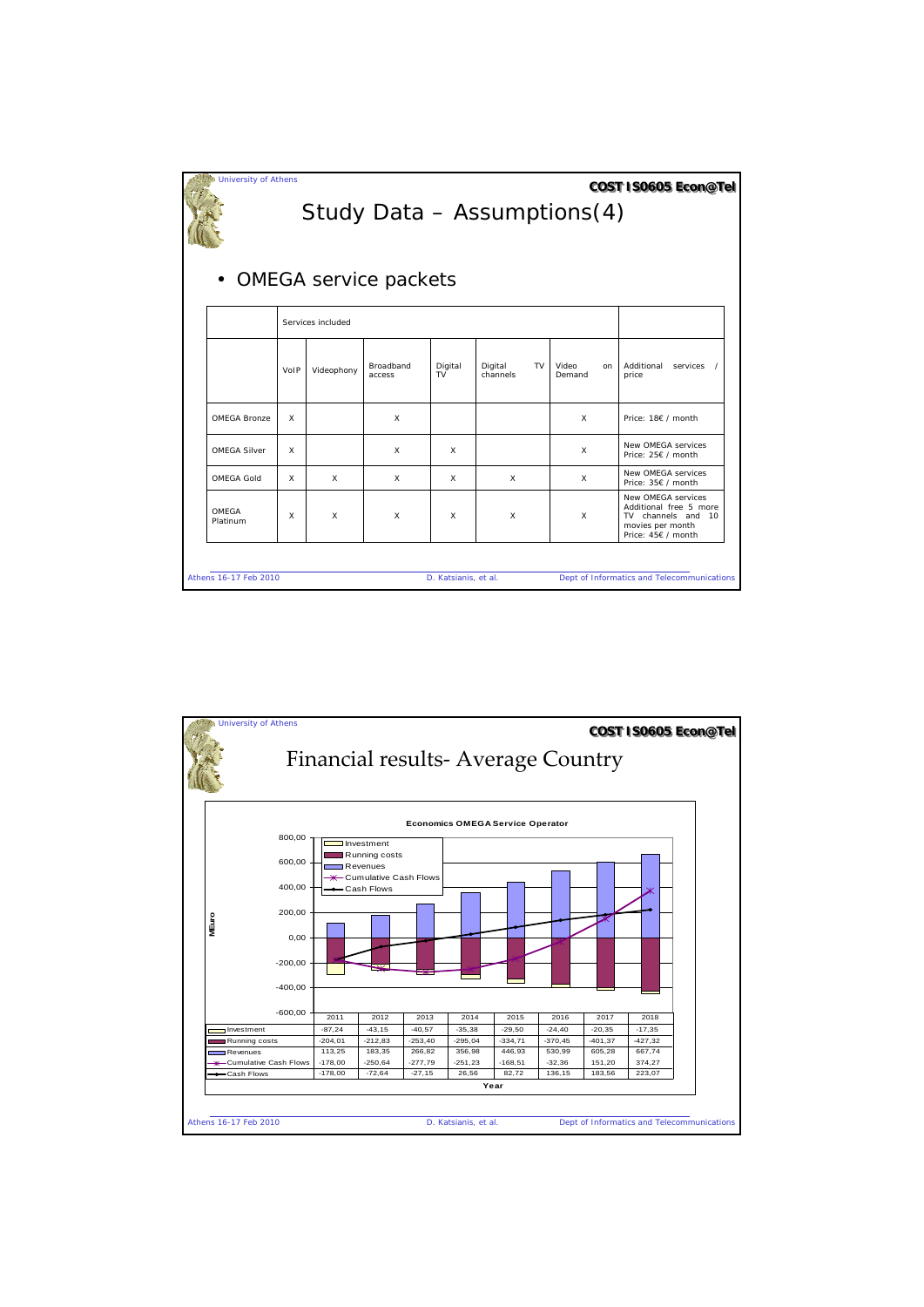